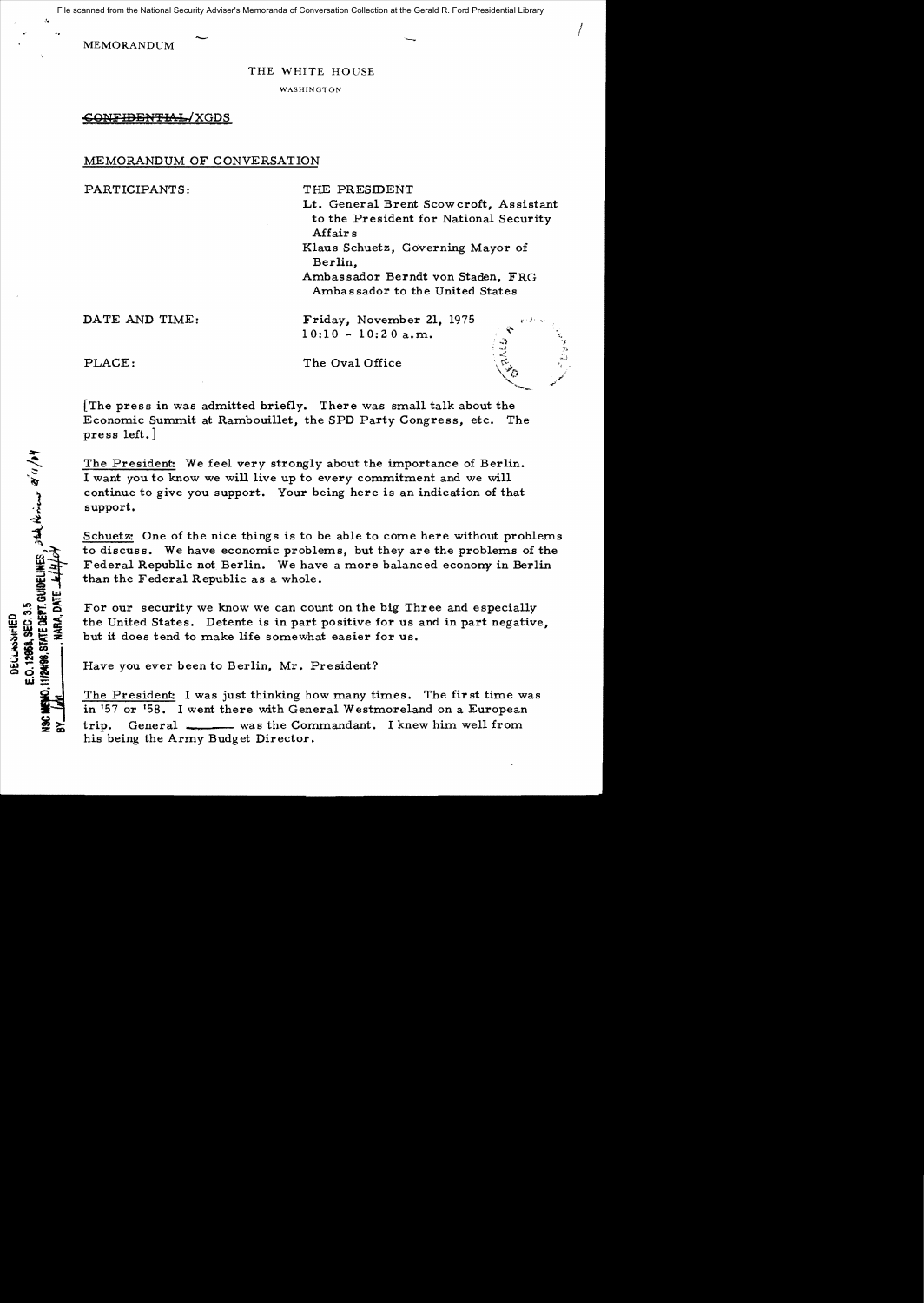[He described the other part of his trip.]

Schuetz: You know the American President is always welcome in Berlin.

The President: I hope to make it sometime. I think it would have meaning.

Schuetz: It would have meaning. We are the only area in the world that is pleased to be occupied. We have an especially close feeling with American forces and the United States of America.

I was pleased that we could have the [Berlin Opera Company] symphony here for the Bicentennial as a gesture of this closeness between us.

The President: The symphony is a big success.

Schuetz: Los Angeles is our sister city and I went there. Mayor Bradley and I don't travel like Mayor Yorty did, but we have a good relationship.

The President: I am glad New York is not your sister city.

Schuetz: We get 50% of our budget from the federal budget.

The President: New York gets 25% but you don't hear about it. Their problem is mis-management.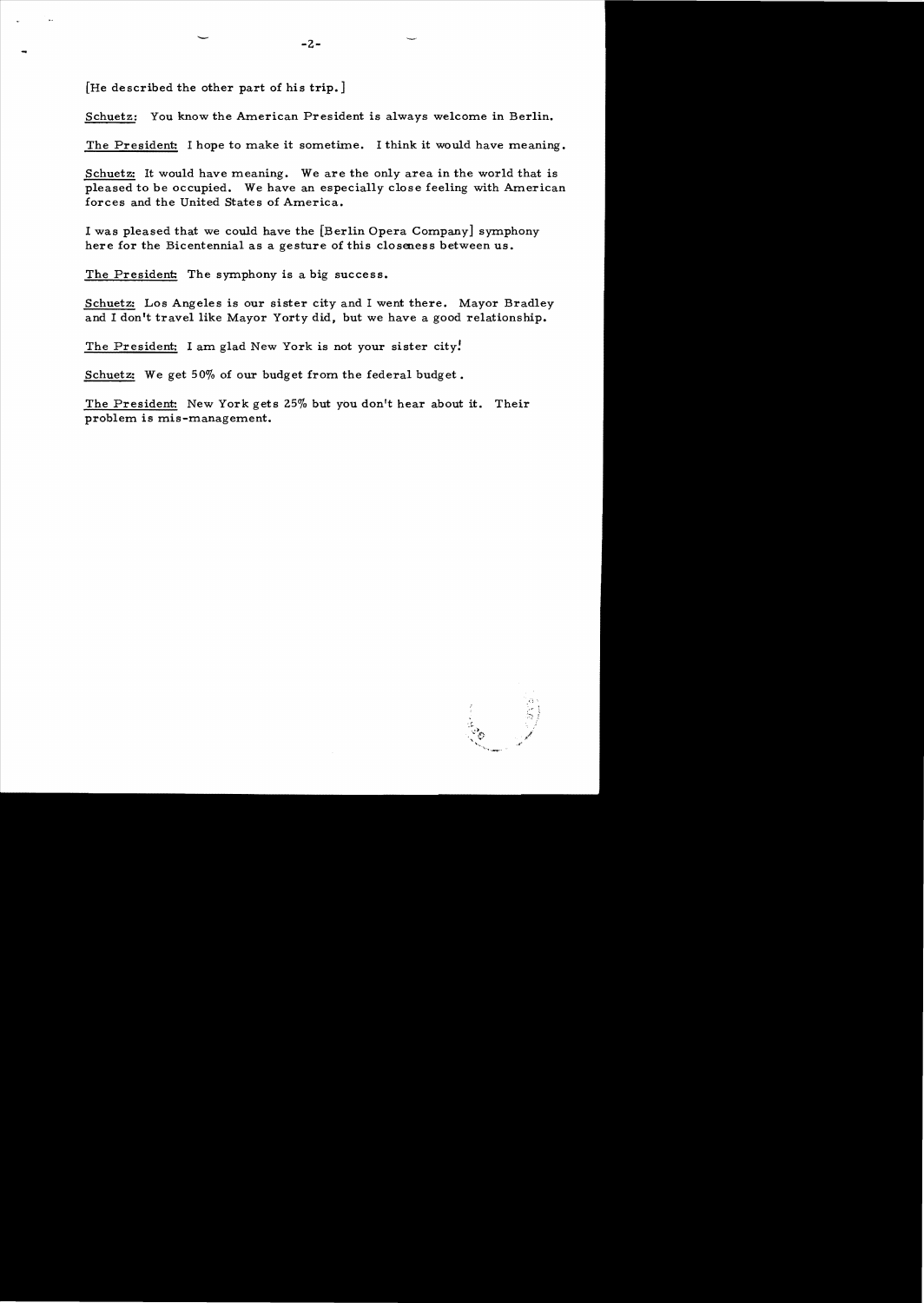· ,, *'{i;1* ;~s=:'f, *,..*I *rtt*  **MEMORANDUM** 6J **for all the state of the state of the state of the state of the state of the state of the state of the state of the state of the state of the state of the state of the state of the state of the state of th** 

## THE WHITE HOUSE

WASHINGTON

## GONFIDENTIAL/XGDS

## MEMORANDUM OF CONVERSATION

PARTICIPANTS: THE PRESIDENT

Lt. General Brent Scowcroft, Assistant to the President for National Security Affairs.

Klaus Schuetz, Governing Mayor of Berlin,

Ambassador Berndt von Staden, FRG Ambassador to the United States

DATE AND TIME: Friday, November 21, 1975 10:10 - 10:20a.m.

CONDELINES State Reviews 3/11/04

E.O. 12958, SEC. 3.5 TITRANGO, STATE DEPT. PLACE: The Oval Office

[The press in was admitted briefly. There was small talk about the Economic Summit at Rambouillet, the SPD Party Congress, etc. The press left.]

The President: We feel very strongly about the importance of Berlin. I want you to know we will live up to every commitment and we will continue to give you support. Your being here is an indication of that support.

Schuetz: One of the nice things is to be able to come here without problems to discuss. We have economic problems, but they are the problems of the Federal Republic not Berlin. We have a more balanced econony in Berlin than the Federal Republic as a whole.

For our security we know we can count on the big Three and especially the United States. Detente is in part positive for us and in part negative, but it does tend to make life somewhat easier for us.

Have you ever been to Berlin, Mr. President?

The President: I was just thinking how many times. The first time was in '57 or '58. I went there with General Westmoreland on a European trip. General was the Commandant. I knew him well from his being the Army Budget Director.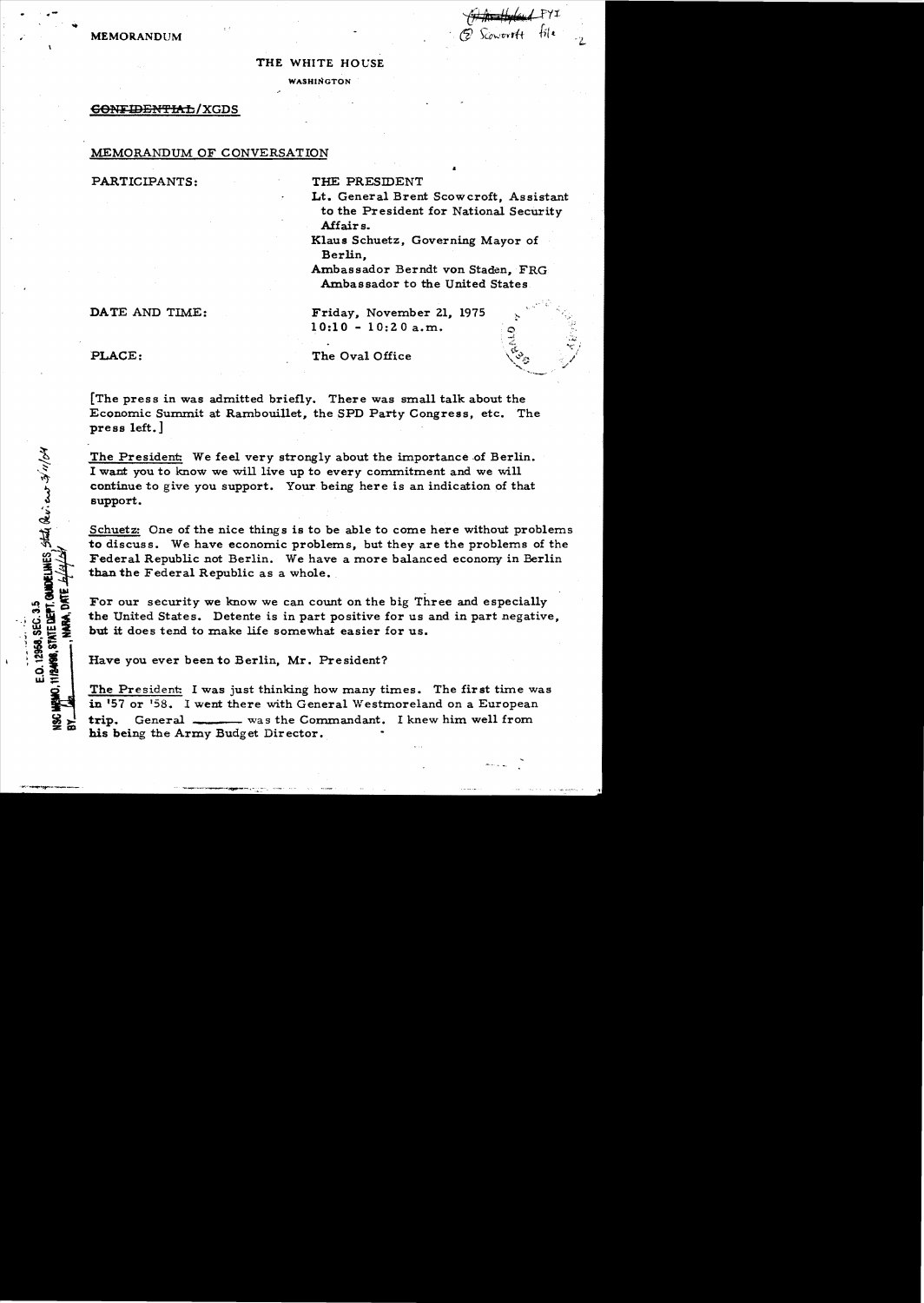V 4/ Mayor Schnetz / And Von Staden

Pression Dermina of Bondmillet, party cry, etc. Pulsant P us a faith my strangly and my of them we nous time y to every cratual land contriots ging you sypt the more bing twee is a indidation of that suggest. S GM forme thing to a brown to come hon w/o cover. We have been gots but they are J FAG, wet Berlin, We other more bilanced teomation Fil Gas while On recordfur Stand win commentar und 3 + by c NS. Ditterté in in just parties for not part ungation int it loves tout to make life sen what I asker famous Home you been to Bartin I Divers just thinking have try time Fried was in 570 58 2 mont tous of West molland on a Em tig. Our Honnon was commandate I hypotheme coall form. his big any befything Conscribes within part of ling. Si Jan huns OS Pubis about underne en Robin I I hope to mobe it sometime. I think it coald had mening It would have mining, we are only avec pleased à la occupie. We have an eig clase fuching w/ W Parces + OSA. East C

E.O. 12958, SEC. **3.5**<br>NSC MEMO, 11/24/98, STATE DEPT. GUIDELINES State lev. es = 3/11/04<br>BY lam = NARA. DATE <u>k/4</u>/04